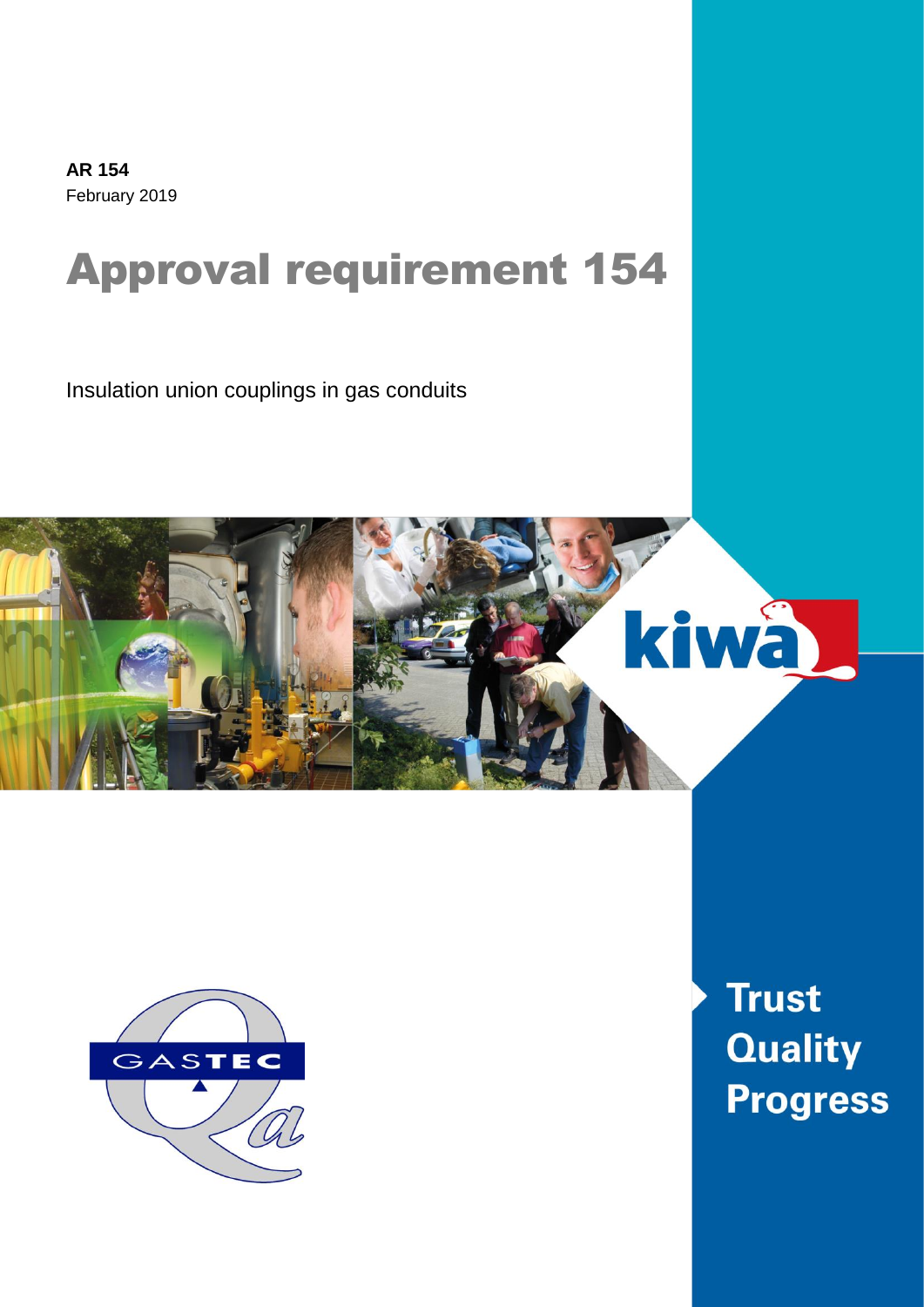### <span id="page-1-0"></span>**Foreword**

This GASTEC QA Approval requirement has been approved by the Board of Experts product certification GASTEC QA, in which relevant parties in the field of gas related products are represented. This Board of Experts supervises the certification activities and where necessary require the GASTEC QA Approval requirement to be revised. All references to Board of Experts in this GASTEC QA Approval requirement pertain to the above mentioned Board of Experts.

This GASTEC QA Approval requirement will be used by Kiwa Nederland BV in conjunction with the GASTEC QA general requirements and the KIWA regulations for certification.

| Approved by Board of Experts    | : February 10, 2019 |
|---------------------------------|---------------------|
| Accepted by Kiwa Nederland B.V. | : February 10, 2019 |

#### **Kiwa Nederland B.V.**

Wilmersdorf 50 Postbus 137 7300 AC Apeldoorn

Tel. 088 998 33 93 Fax 088 998 34 94 info@kiwa.nl www.kiwa.nl

© 2017 Kiwa N.V.

All rights reserved. No part of this book may be reproduced, stored in a database or retrieval system, or published, in any form or in any way, electronically, mechanically, by print, photoprint, microfilm or any other means without prior written permission from the publisher.

The use of this evaluation guideline by third parties, for any purpose whatsoever, is only allowed after a written agreement is made with Kiwa to this end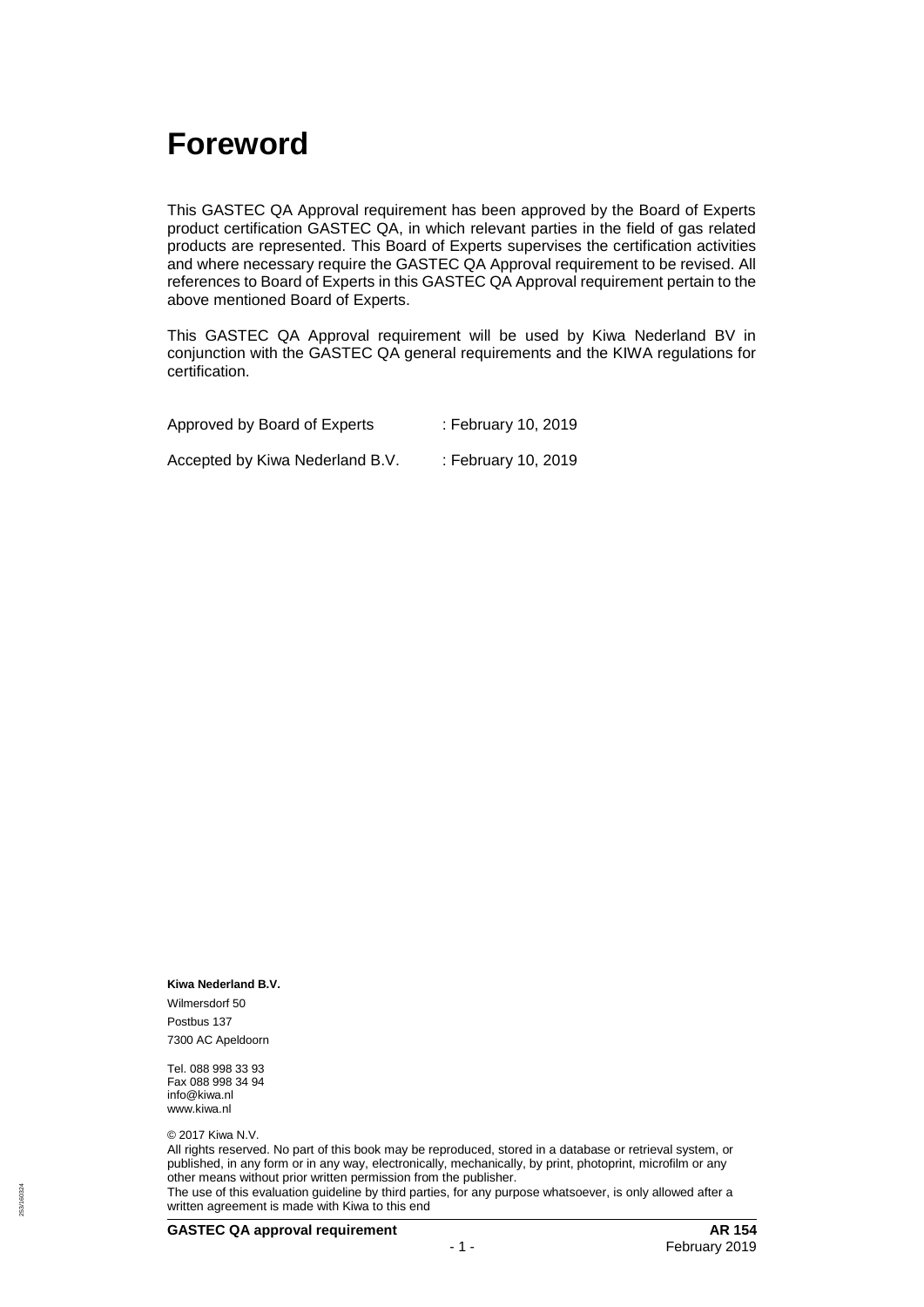### <span id="page-2-0"></span>**Contents**

| <b>Foreword</b>                         |                                                                                                                         | 1                                                                        |
|-----------------------------------------|-------------------------------------------------------------------------------------------------------------------------|--------------------------------------------------------------------------|
| <b>Contents</b>                         |                                                                                                                         | $\mathbf 2$                                                              |
| 1                                       | <b>Introduction</b>                                                                                                     | 4                                                                        |
| 1.1                                     | General                                                                                                                 | 4                                                                        |
| 1.2                                     | Scope                                                                                                                   | 4                                                                        |
| $\mathbf{2}$                            | <b>Definitions</b>                                                                                                      | 5                                                                        |
| 3                                       | <b>Product requirements</b>                                                                                             | 6                                                                        |
| 3.1<br>3.1.1<br>3.1.2                   | General<br>Error-free installation<br>Durability                                                                        | 6<br>6<br>6                                                              |
| 3.2<br>3.2.1<br>3.2.2<br>3.2.3<br>3.2.4 | <b>Materials</b><br>Fit for use<br>Resistance to gas<br>Rubber<br>Metals                                                | 6<br>$\,6$<br>$\,6$<br>$\,6$<br>$6\phantom{1}6$                          |
| 3.3<br>3.3.1                            | Construction<br>Diameter                                                                                                | $\overline{7}$<br>$\overline{7}$                                         |
| 3.4<br>3.4.1<br>3.4.2<br>3.4.3          | Threaded connections<br>Use in metal components<br>Insulation<br><b>Dimensions</b>                                      | $\overline{7}$<br>$\boldsymbol{7}$<br>$\boldsymbol{7}$<br>$\overline{7}$ |
| 3.5<br>3.5.1<br>3.5.2                   | Design of insulation components<br>Clearance and creepage distances<br>Dirt protected clearance and creepage distances  | 7<br>$\boldsymbol{7}$<br>$\overline{7}$                                  |
| 4                                       | Performance requirements and test methods                                                                               | 8                                                                        |
| 4.1                                     | Sequence                                                                                                                | 8                                                                        |
| 4.2<br>4.2.1                            | Components of the insulation union coupling<br>Visual inspection                                                        | 8<br>8                                                                   |
| 4.3<br>4.3.1<br>4.3.2<br>4.3.3          | Leak tightness<br>Test pressure<br>Leak tightness apparatus<br>Leak tightness                                           | 8<br>8<br>8<br>8                                                         |
| 4.4<br>4.4.1                            | Resistance to mechanical loads<br>Leak tightness after exposure to tensile force, compressive force and torsial moment. | 8                                                                        |
| 4.4.2                                   | Insulation and leak tightness during and after bending                                                                  | 9<br>9                                                                   |
| 4.5                                     | Effectiveness of the insulation                                                                                         | 10                                                                       |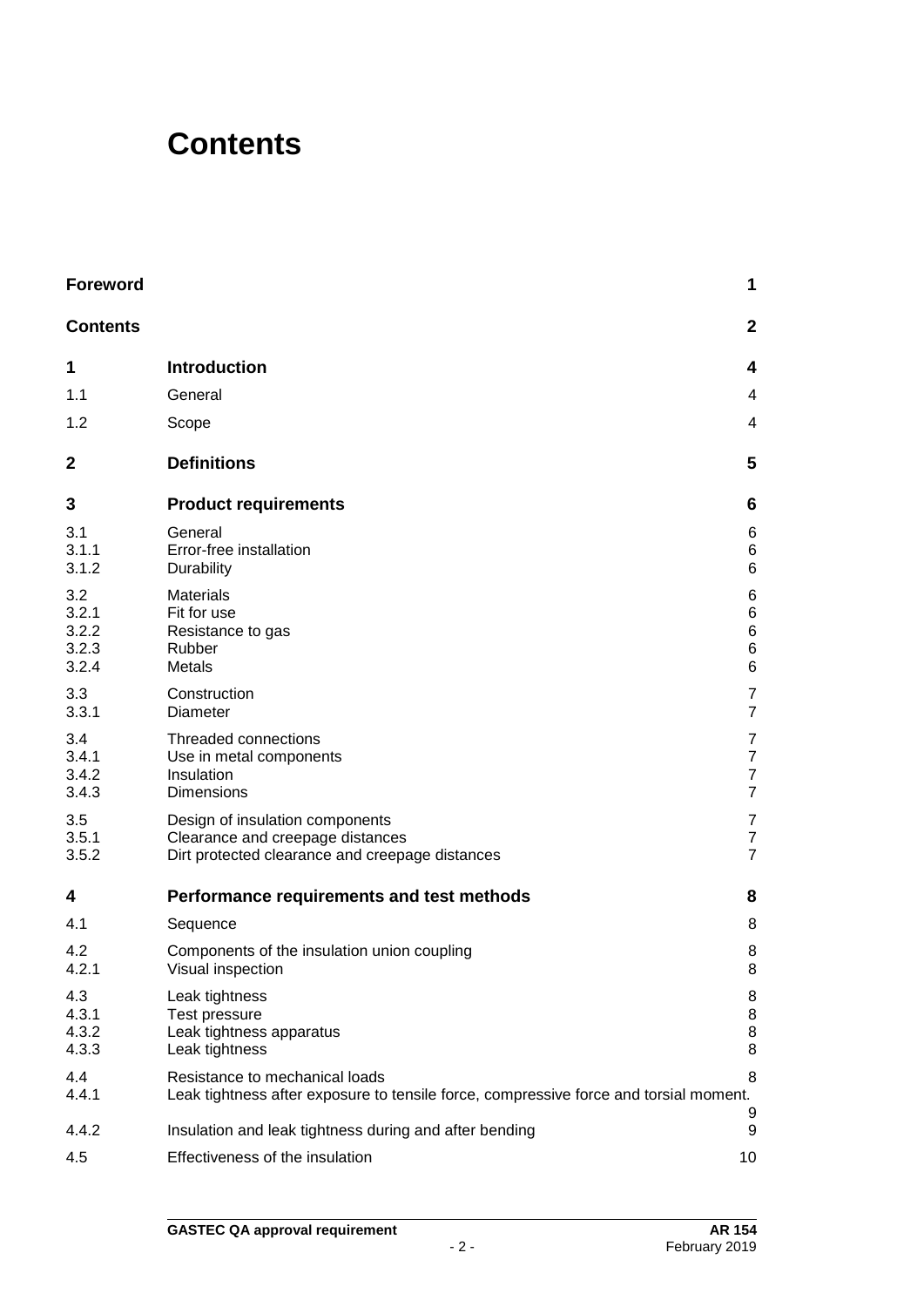| 4.6            | Resistance to high temperature          | 10 |
|----------------|-----------------------------------------|----|
| 4.7            | Resistance to liquid pentane            | 10 |
| 5              | <b>Marking and instructions</b>         | 11 |
| 5.1            | Marking                                 | 11 |
| 5.2            | Instructions                            | 11 |
|                |                                         |    |
| 6              | <b>Quality system requirements</b>      | 12 |
| $\overline{7}$ | <b>Summary of tests</b>                 | 13 |
| 7.1            | <b>Test matrix</b>                      | 13 |
| 8              | List of referenced documents and source | 14 |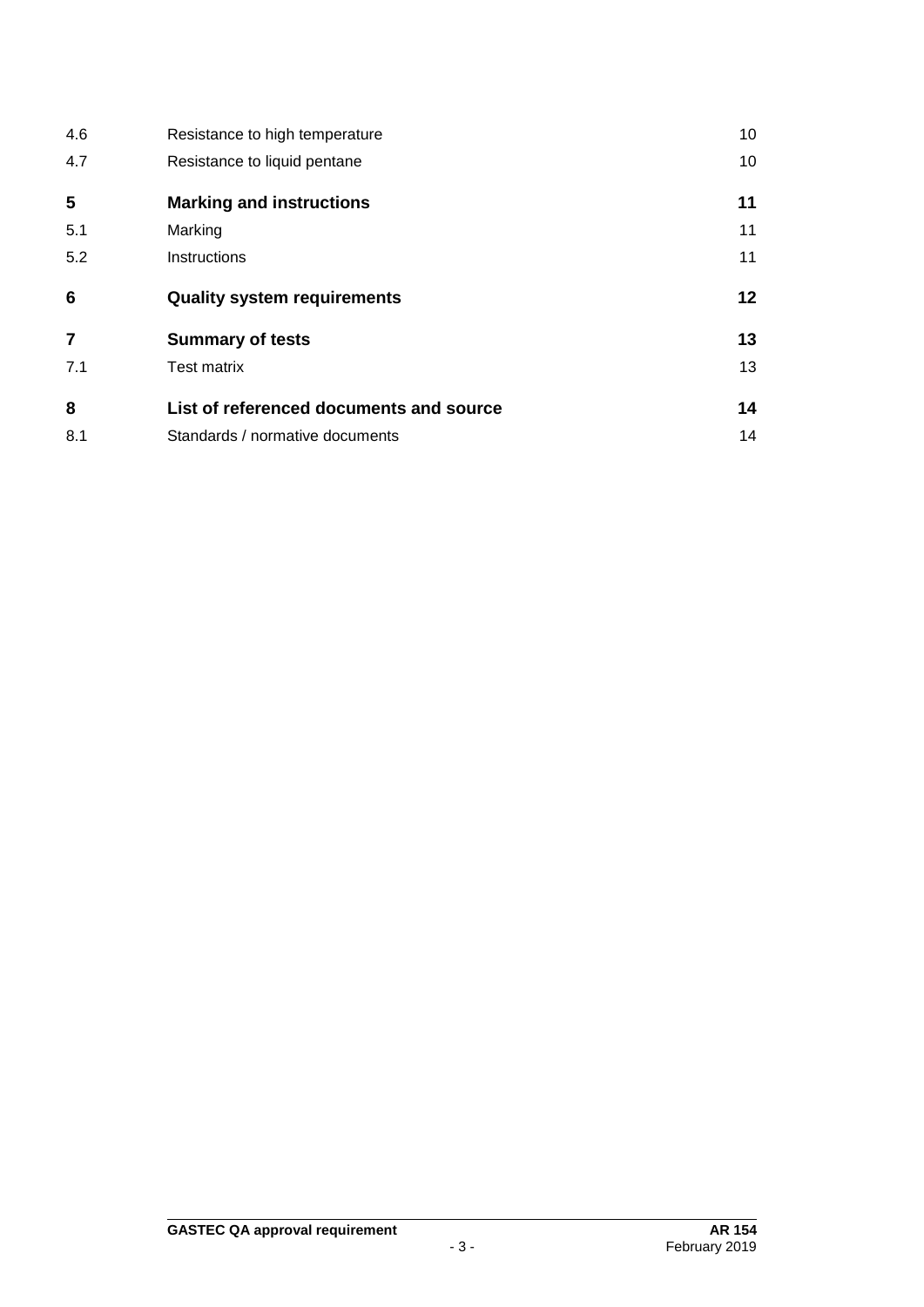# <span id="page-4-0"></span>**1 Introduction**

### <span id="page-4-1"></span>**1.1 General**

This GASTEC QA approval requirement in combination with the GASTEC QA general requirements include all relevant requirements, which are adhered by Kiwa as the basis for the issue and maintenance of a GASTEC QA certificate for insulation union couplings in gas conduits.

This GASTEC QA Approval requirements replace the GASTEC QA Approval Requirements 154 for insulation union couplings in gas conduits up to 50 mm nominal diameter, dated March 2012.

List of changes:

- Update to the new format for GASTEC QA approval requirements
- These approval requirements have been fully reviewed textually.
- All general requirements have been deleted and included in the GASTEC QA general requirements document
- Change of paragraphs

<span id="page-4-2"></span>The product requirements have not changed.

### **1.2 Scope**

This Approval requirement specify the requirements for insulation union coupling, installed inside buildings after the main shutoff valve, for the transport of gaseous fuels in accordance with the  $2^{nd}$  and  $3^{rd}$  family as per NEN-EN 437.

Insulation union couplings are able to make a removable pipe connection which is not electrically conductive. The insulation union couplings have a maximum nominal diameter of 50 mm. The insulation union couplings can be supplied as a single part or in combination with other parts and are used in gas distribution systems for gas pressure up to 1 bar.

The specific functional recommendations for application of insulation pieces, like these union couplings, in gas systems are described in NEN 7244 and national and international standards and/or regulations.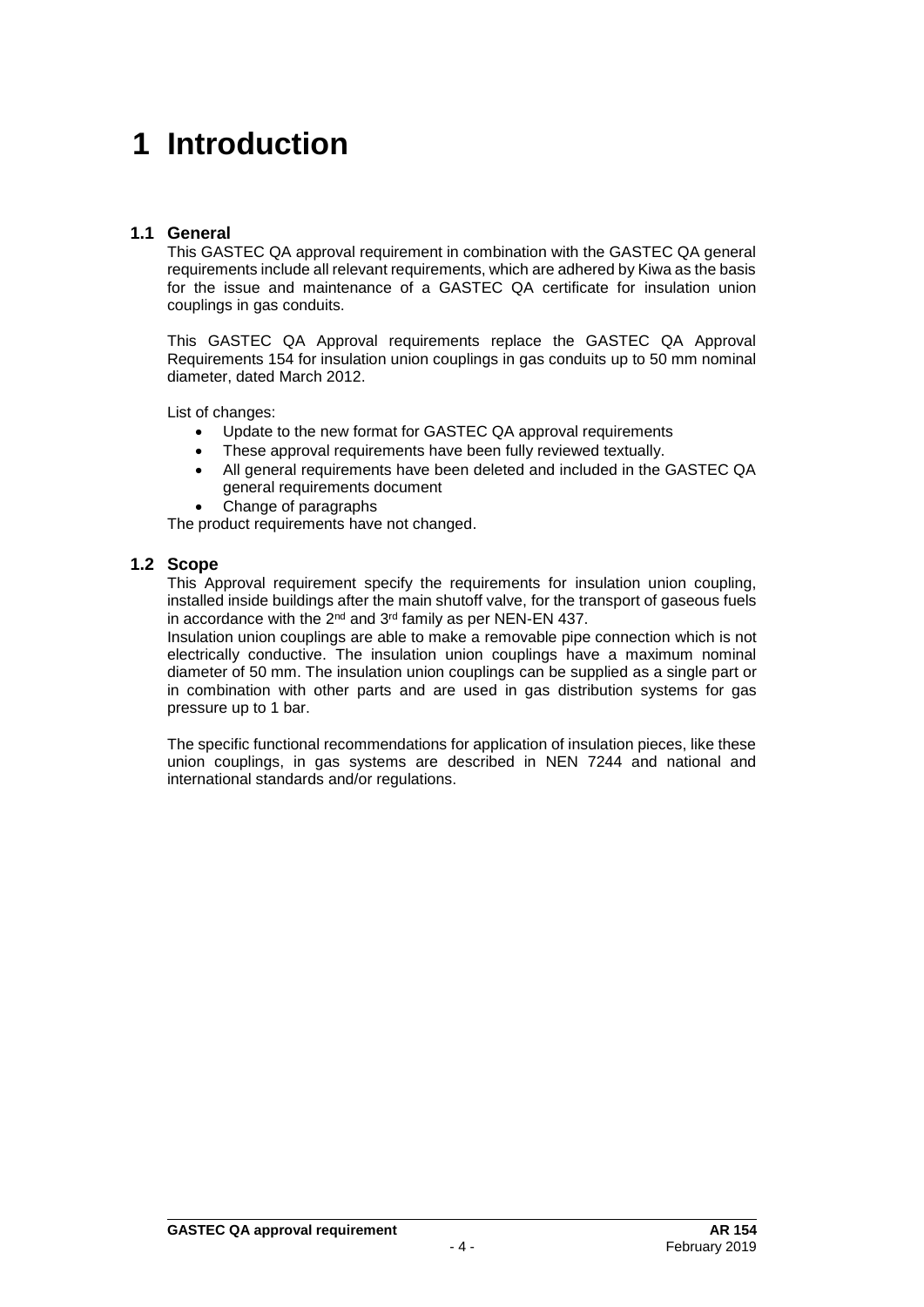# <span id="page-5-0"></span>**2 Definitions**

In this approval requirement, the following terms and definitions are applicable:

**Bending moment:** The bending moment is the force applied on the insulation union coupling to cause a specified bending.

**Board of experts:** The Board of Experts Gastec QA.

**Compressive force:** The compressive force is the axially force applied on the insulation piece during testing.

**Creepage distance:** The creepage distance is, with regard to the surface of the insulation part, the shortest distance between the electrically conductive parts of the insulation union coupling.

**Clearance distance**: The clearance distance is the shortest straight unimpeded distance measured between the electrically conductive components of the insulation union coupling.

**Maximum pressure**: The maximum pressure is the air pressure applied on the insulation union coupling during the test.

**Test voltage**: The AC voltage set for the test is the effective value of this AC voltage that is applied during the test period

**Torsional moment:** The torsional moment is the force applied on the insulation union coupling to cause a specific torsion.

**Tensile force:** The tensile force is the axially force applied on the insulation union coupling during the test.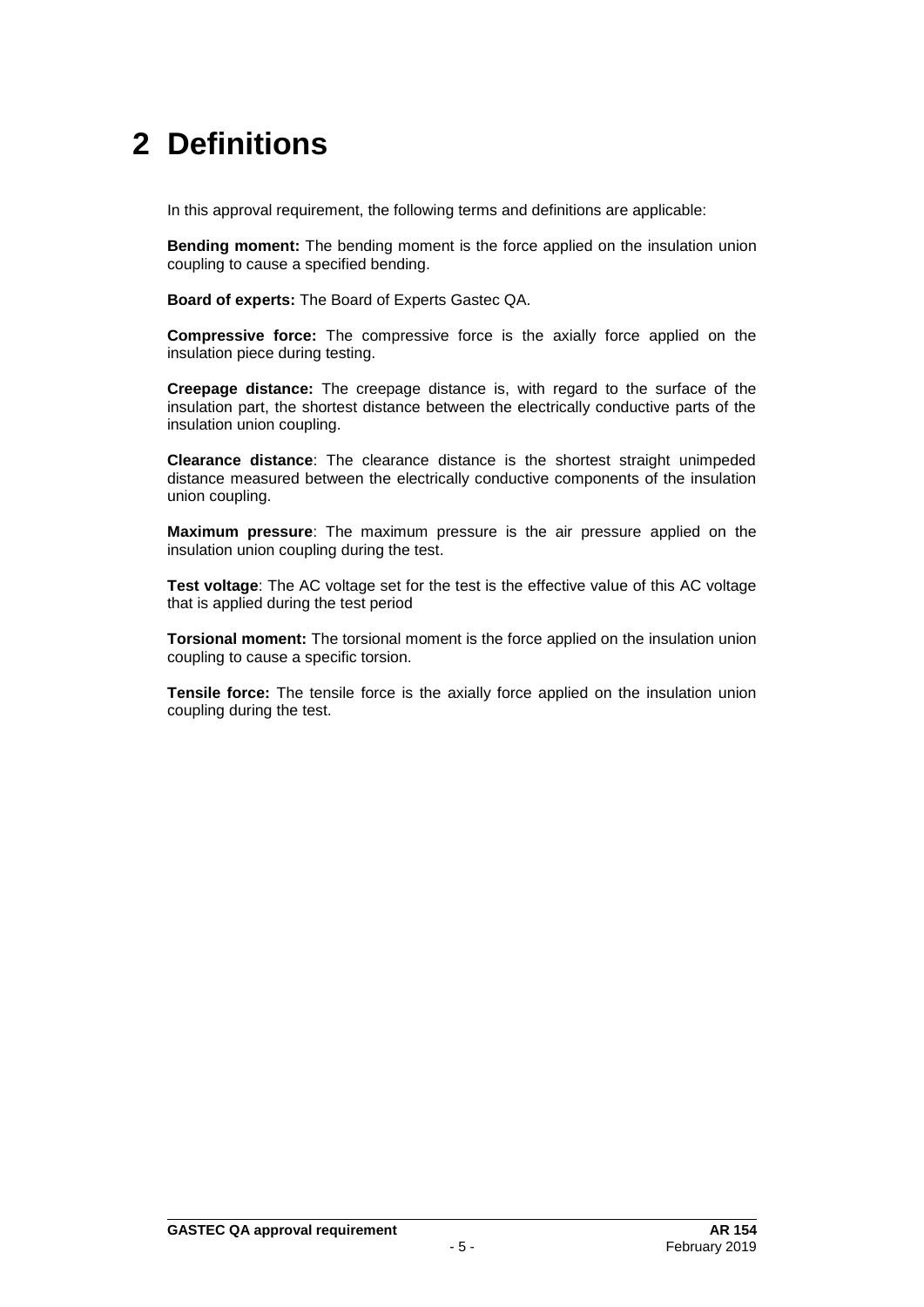# <span id="page-6-0"></span>**3 Product requirements**

### <span id="page-6-2"></span><span id="page-6-1"></span>**3.1 General**

### *3.1.1 Error-free installation*

<span id="page-6-3"></span>The insulation union coupling shall be made in such a way that errors during installation that jeopardize the function of the insulation union coupling are not possible.

### *3.1.2 Durability*

<span id="page-6-4"></span>The insulation union coupling shall be made in such a way that that the proper functioning and durability are ensured under normal use

### <span id="page-6-5"></span>**3.2 Materials**

### *3.2.1 Fit for use*

The quality and thickness of the materials used shall be such that they can withstand the mechanical, chemical and thermal forces during the lifetime of the insulation union coupling.

### *3.2.2 Resistance to gas*

<span id="page-6-7"></span><span id="page-6-6"></span>Components of the insulation union coupling that come into contact with the gas flowing through shall be resistant against the constituents of the gas.

### *3.2.3 Rubber*

<span id="page-6-8"></span>Rubber components in the couplings shall comply with NEN-EN 682, type GAL or GBL or to NEN-EN 549 Class A2 (-20 to 60 °C).

### *3.2.4 Metals*

Metal pieces shall be made from brass as specified in European product requirements for copper alloys or registered by CEN/TC 133 or from steel with a minimum tensile strength of 350 N/mm<sup>2</sup>, provided that the union couplings manufactured from them meet the functional requirements of these approval requirements.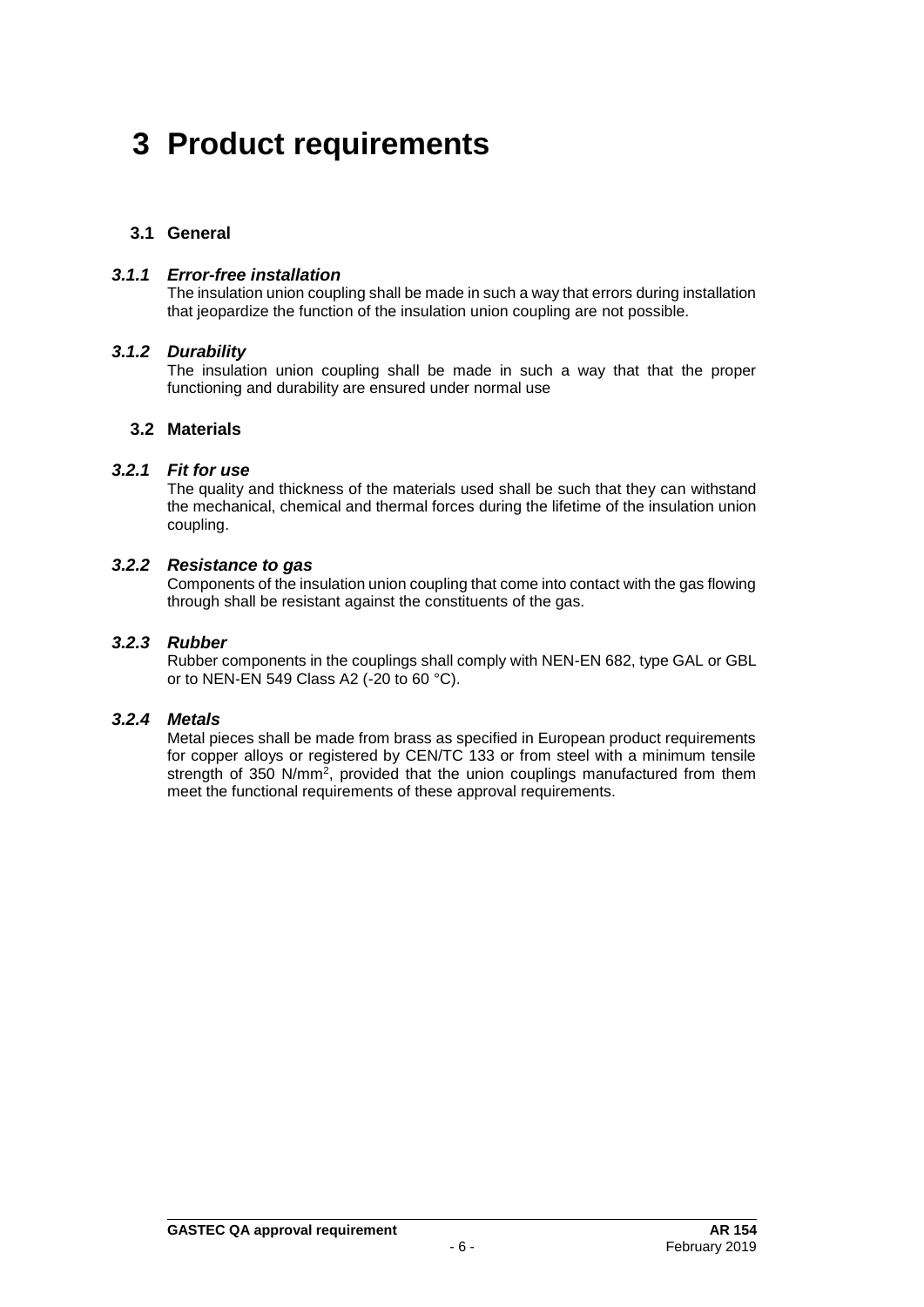### <span id="page-7-1"></span><span id="page-7-0"></span>**3.3 Construction**

### *3.3.1 Diameter*

<span id="page-7-2"></span>The diameter of the opening of the insulation union coupling shall at no point be smaller than 0.75 x the greatest nominal diameter.

### <span id="page-7-3"></span>**3.4 Threaded connections**

### *3.4.1 Use in metal components*

<span id="page-7-4"></span>The threaded connections shall only be made in metal components.

### *3.4.2 Insulation*

<span id="page-7-5"></span>The threaded connections shall be made in such a way that no electrical contact of the insulated components can be made after installation.

### *3.4.3 Dimensions*

The dimensions of the threaded connections of the coupling nut and the coupling bolt shall be compatible with NEN 2542 or shall conform to the Dutch Code of practice NPR 7028.

In case the insulation union coupling is a loose part with a gas-tight screw-thread connection at the other end as well, the gas-tight screw-thread connection shall be made according to NEN-EN 10226-1.

<span id="page-7-6"></span>When a screw-thread connection is applied, the inlet and/or outlet concerned shall be provided with points where mounting tools can be made to engage.

### <span id="page-7-7"></span>**3.5 Design of insulation components**

### *3.5.1 Clearance and creepage distances*

<span id="page-7-8"></span>The insulation components shall be designed in such a way that the clearance and creepage distances are at least 3 mm.

### *3.5.2 Dirt protected clearance and creepage distances*

Unlike is stated in paragraph 3.6.1, clearance and creepage distances that are protected against dirt deposits shall be at least 2 mm.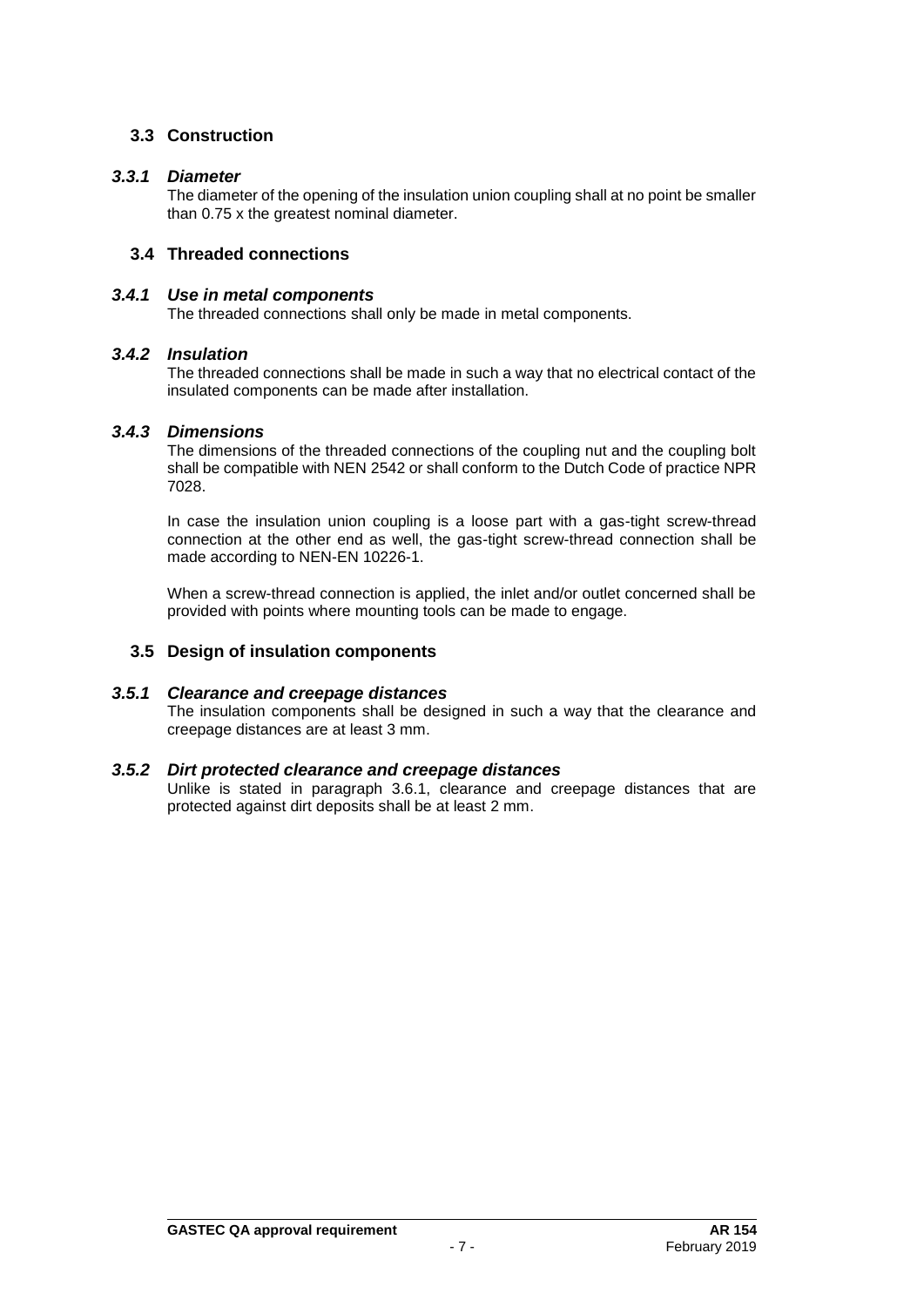### <span id="page-8-0"></span>**4 Performance requirements and test methods**

### <span id="page-8-1"></span>**4.1 Sequence**

<span id="page-8-2"></span>The inspection of the insulation union coupling shall be done in the sequence indicated.

### <span id="page-8-3"></span>**4.2 Components of the insulation union coupling**

#### *4.2.1 Visual inspection*

The inspection of the insulation union coupling is done visually and using measurement equipment.

<span id="page-8-4"></span>The dimensions shall be measured with tools with an uncertainty of 0,1 mm. Threads shall be measured with tools suitable for the purpose.

### **4.3 Leak tightness**

The insulation union coupling shall have an externally gas tightness less than 30 cm<sup>3</sup> / h when the union coupling is fastened with a torque of 6 Nm per mm of the nominal diameter, and when the union coupling is fastened according to the instructions of the manufacturer.

<span id="page-8-5"></span>The coupling shall be leak tight at temperatures of -5 °C, 23 °C and to +50 °C.

### *4.3.1 Test pressure*

<span id="page-8-6"></span>Air at 1.1 bar pressure (overpressure) is used as a medium for testing.

### *4.3.2 Leak tightness apparatus*

The leak tightness tests shall be carried out with an apparatus fit for the purpose. The uncertainty of measurement shall not be greater than 5  $\text{cm}^3\text{/h}$  and the resolution shall be 1 cm<sup>3</sup> /h.

### *4.3.3 Leak tightness*

<span id="page-8-7"></span>A leak tightness test is performed during 600 seconds at a temperature of -5  $\pm$  3 °C.  $23 \pm 3$  °C and  $+50 \pm 3$  °C.

Afterwards the union coupling shall be loosened. During the tests as described in paragraph **Error! Reference source not found.**4.4 to 4.5, the union coupling shall be fastened according to the instructions of the manufacturer.

### **4.4 Resistance to mechanical loads**

<span id="page-8-8"></span>The construction shall be such that all the components of the insulation union coupling have leak tightness less than 30 cm<sup>3</sup> / h after applying the loads as listed in table 1. The test shall be performed according to 4.4.1 and 4.4.2.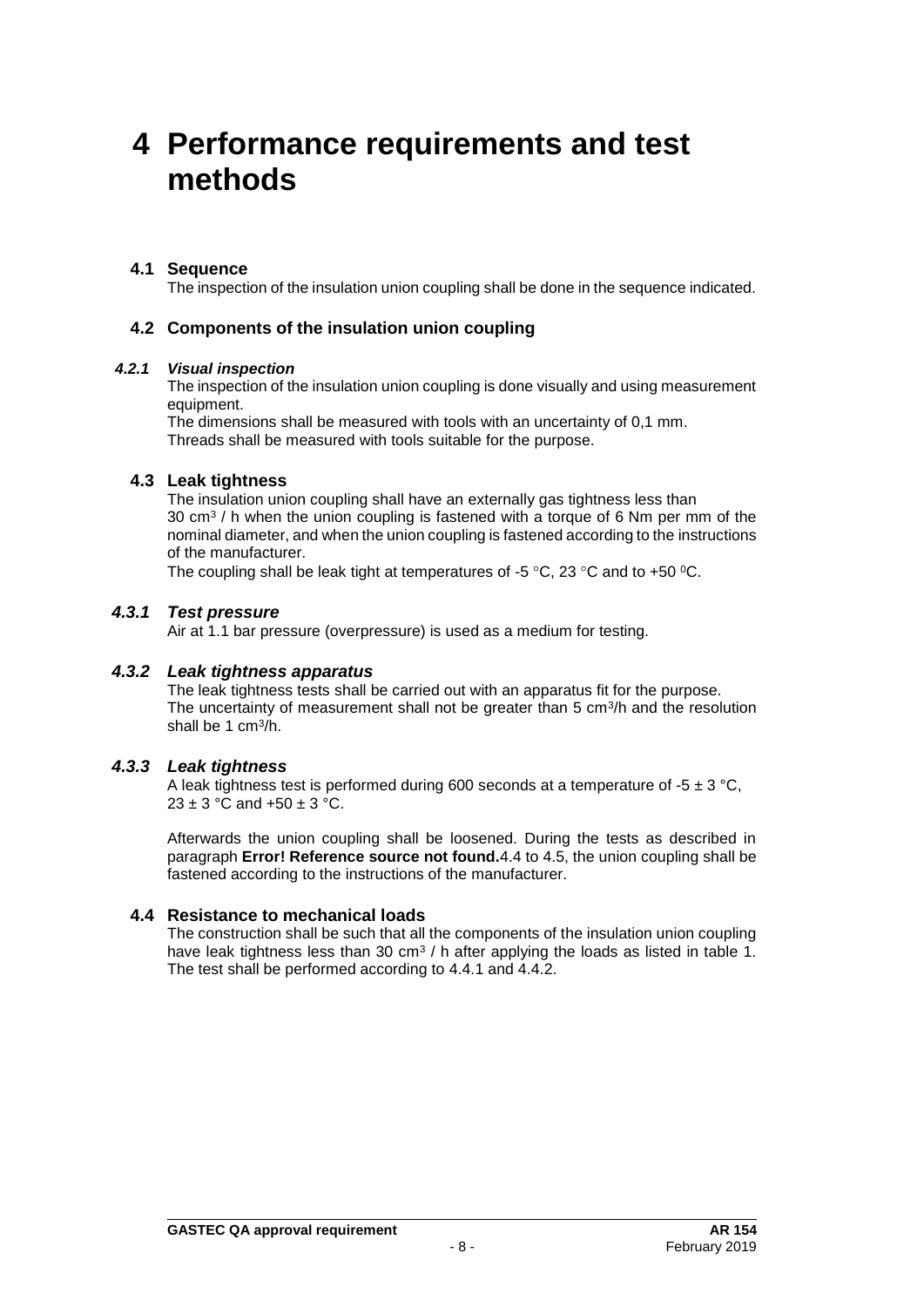| nominal diameter<br>in mm | tensile force<br>compressive<br>force in N | torsional moment in Nm |                  | bending moment<br>in Nm |
|---------------------------|--------------------------------------------|------------------------|------------------|-------------------------|
|                           |                                            | at $50 \pm 3$ °C       | at $-5 \pm 3$ °C | at $23 \pm 3$ °C        |
| 10                        | 1000                                       | 60                     | 120              | 68                      |
| 15                        | 1300                                       | 80                     | 160              | 125                     |
| 20                        | 1700                                       | 100                    | 200              | 200                     |
| 25                        | 2500                                       | 120                    | 240              | 400                     |
| 32                        | 4100                                       | 150                    | 300              | 700                     |
| 40                        | 6400                                       | 180                    | 360              | 925                     |
| 50                        | 9900                                       | 240                    | 480              | 1700                    |

*Table 1: Resistance to loads*

<span id="page-9-0"></span>If angular deviation of 45° between the two halves of the insulation union coupling is reached before reaching the torsional moment according to table 1, the torsional moment that caused this 45° angular deviation will suffice.

### *4.4.1 Leak tightness after exposure to tensile force, compressive force and torsial moment.*

The testing of the insulation union coupling for gas-tightness is done by placing the insulation union coupling in an oven at a temperature of 120 °C. Once the insulation union coupling has reached a temperature of 120 °C, it is kept at this temperature for 300 seconds and then cooled to room temperature in still air.

Then the following loads will be applied successively:

- a. An axial tensile force in accordance with table 1 during 600 seconds at a temperature of  $23 \pm 3$  °C.
- b. An axial compressive force in accordance with table 1 during 600 seconds at a temperature of  $23 \pm 3$  °C.
- c. A torsional moment in accordance with table 1 or a torsional moment corresponding to an angular deviation of 45°. First during 600 seconds at a temperature of 50  $\pm$  3 °C, then during 600 seconds at a temperature of  $-5 \pm 3$  °C.

<span id="page-9-1"></span>After the last load has been removed, three gas-tightness tests are performed according to 4.3.

### *4.4.2 Insulation and leak tightness during and after bending*

The test piece from paragraph 4.4.1 is then blown dry and stored for 24 hours in a chamber with a relative humidity of 40%.

At a temperature of  $23 \pm 3$  °C, the test piece is then loaded with a bending moment in accordance with table 1. For the test, the test piece is placed on two support points and loaded in the middle of the support spacing. The support points are positioned 800 mm from each other. First, the test pressure is applied. The load P is increased every minute by 20% of its end value and registered using a recorder that is connected. For the chosen test setup, the following applies to the bending moment  $M<sub>b</sub>$ :

 $M_b = P \cdot L/4$  If L = 0.8 then  $M_b = 0.2 \cdot P$  in Nm; load P = 5 ⋅  $M_b$  in N.

During a test period of 300 seconds, no short circuit shall occur in the insulated part (to be checked with 24 V AC voltage).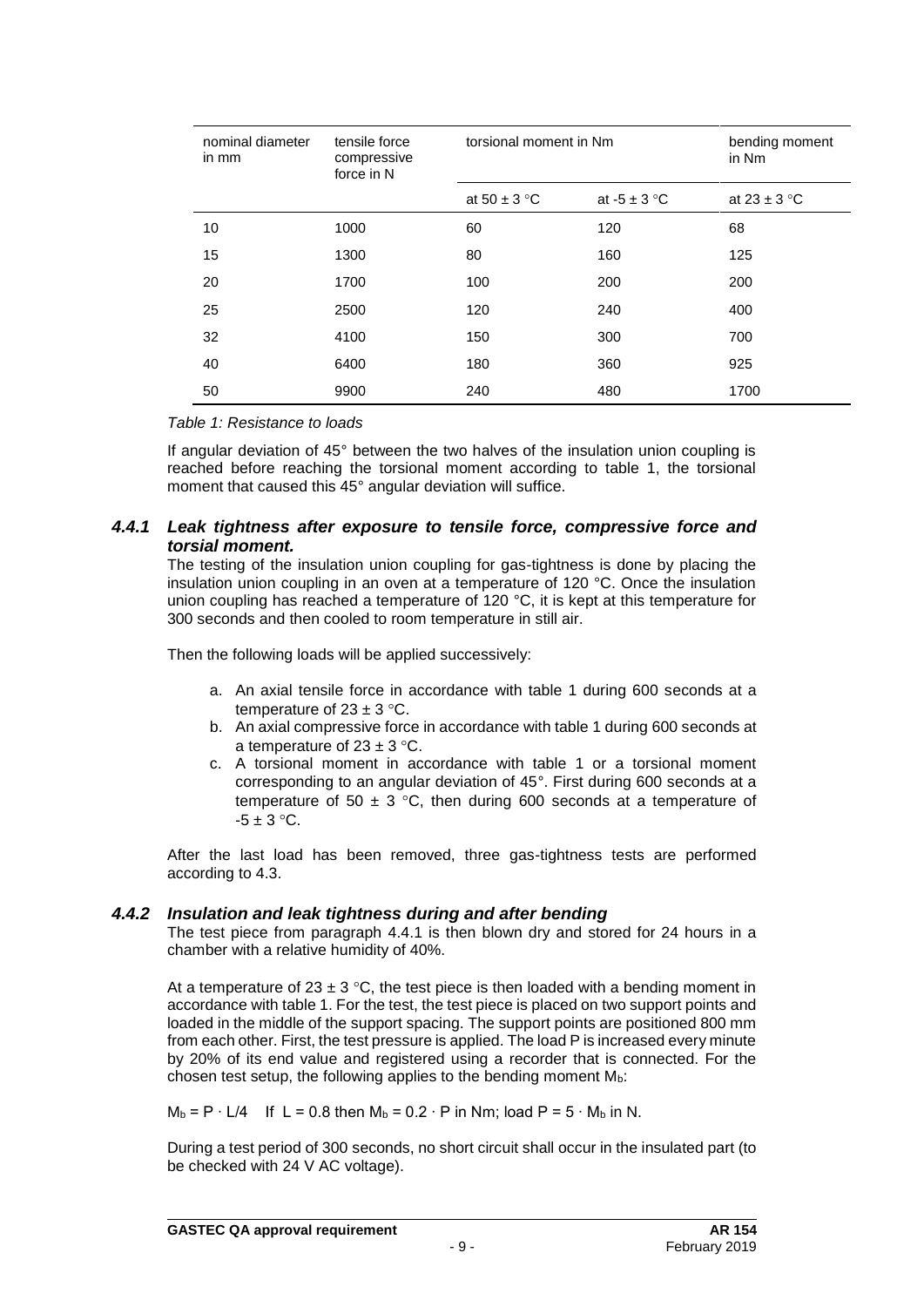The leak tightness is then tested for 600 seconds while applying the load. The leakage rate shall be less than 30 cm<sup>3</sup>/h.

<span id="page-10-0"></span>After the last load has been removed, three gas-tightness tests are performed according to 4.3.

### **4.5 Effectiveness of the insulation**

When a DC voltage of 500 V is applied, the resistance shall be at least 100 k $\Omega$ . No insulation breakdown and/or arcing shall occur when an AC voltage of 2500 V 50 Hz is applied.

For testing, the insulation union coupling mentioned in paragraph 4.4**Error! Reference source not found.** is blown dry and placed in a chamber for 48 hours at a temperature of  $23 \pm 3$  °C and a relative humidity of 93% to 95%.

The insulation union coupling shall take up a maximum of 1/10th of the volume of the chamber. Immediately after the insulation union coupling is taken out of the chamber, it is subjected to a DC voltage of 500 V, with the resistance being measured.

The insulation union coupling is then subjected to an AC voltage of 2500 V, 50 Hz. The voltage is increased in 10 seconds from 0 to 2500 V. The voltage is maintained for 60 seconds.

### <span id="page-10-1"></span>**4.6 Resistance to high temperature**

The insulation union coupling shall be made of incombustible materials capable of withstanding a temperature of 425 °C without the cohesion of the coupling being adversely affected.

<span id="page-10-2"></span>The insulation union coupling is placed in an oven at a temperature of 425 °C  $\pm$  10 °C for 900 seconds. The cohesion of the coupling being shall not be adversely affected.

### **4.7 Resistance to liquid pentane**

Resistance against the action of liquid pentane is determined for components made of plastic. Two test pieces of about 2 grams with a thickness of about 2 mm (if necessary the entire component) are weighed to 0.1% accuracy after which they are submerged in liquid pentane at room temperature for 3 x 24 hours. The volume of the pentane shall be at least 25 x the volume of the test piece.

Immediately after the test pieces are removed from the pentane, and dried with filter paper if necessary, the weight is determined to 0.1% accuracy.

The weight change shall be no more than the following relative to the original weight:

• 15% weight for components that provide external gas-tightness, 20% for other components;

The test piece is then stored for 24 hours at room temperature and the weight is again determined to 0.1% accuracy.

The weight change shall be no more than the following relative to the original weight: 10% for components that provide external gas-tightness, 15% for other components.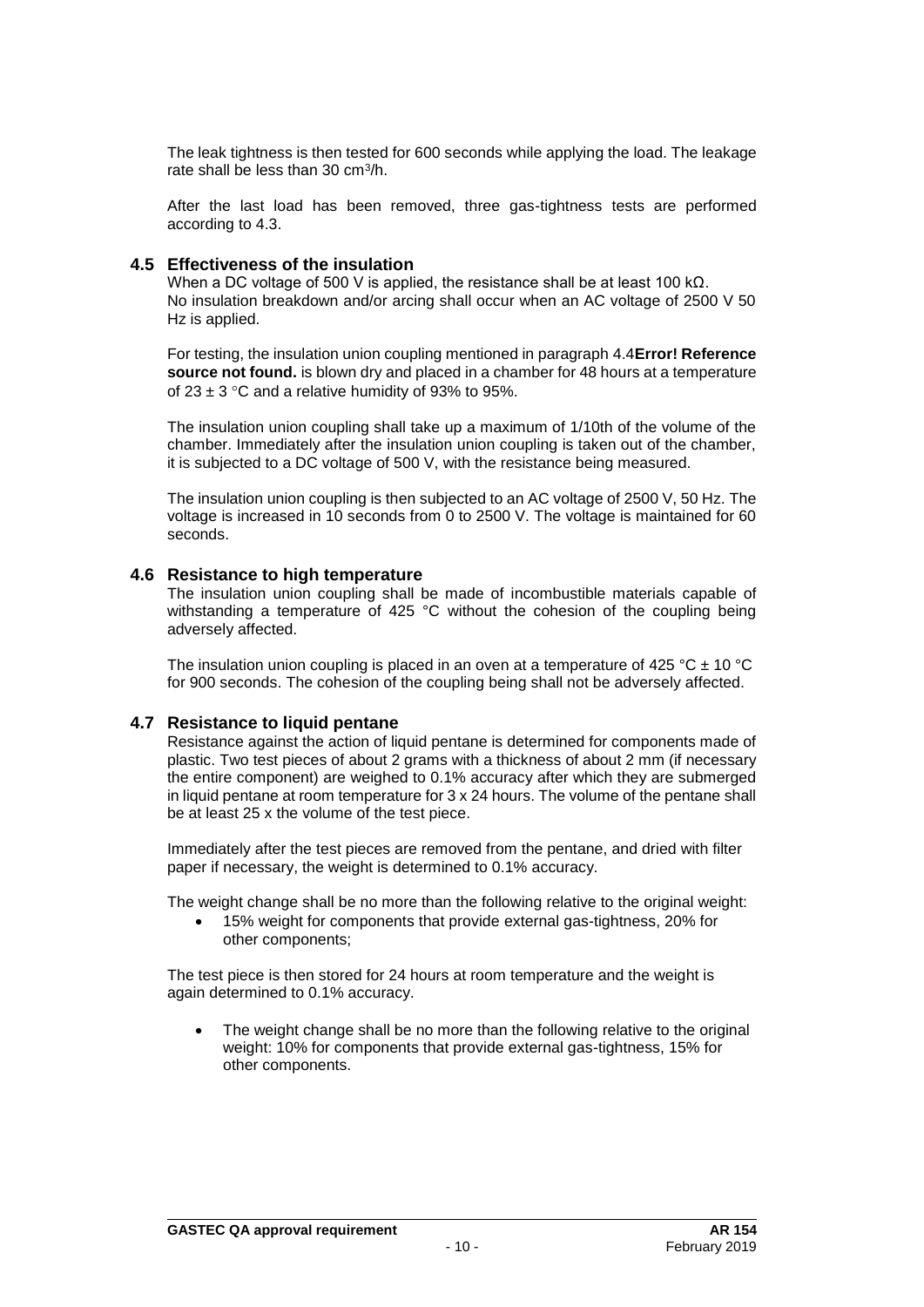# <span id="page-11-0"></span>**5 Marking and instructions**

### <span id="page-11-1"></span>**5.1 Marking**

A permanent inscription shall be placed on each insulation union coupling in a clearly visible location that includes the following information:

- the GASTEC QA word mark or logo;
- nominal dimensions in mm;
- the name of the manufacturer or the trademark;
- a type indication;
- <span id="page-11-2"></span>the flow direction if not intended for two directions.

### **5.2 Instructions**

The manufacturer shall also supply assembly instructions in Dutch.

Installation instructions shall be provided for every insulation union coupling. If the insulation union coupling consists of separate components, the assembly of the separate components shall be clearly indicated in the installation instructions.

At the same time, it shall be stated that the insulation union couplings shall not be contaminated during assembly.

These insulation union couplings shall be installed inside buildings and shall be installed after the main shutoff valve.

The installation instructions prescribe the torque to tighten the insulation union coupling.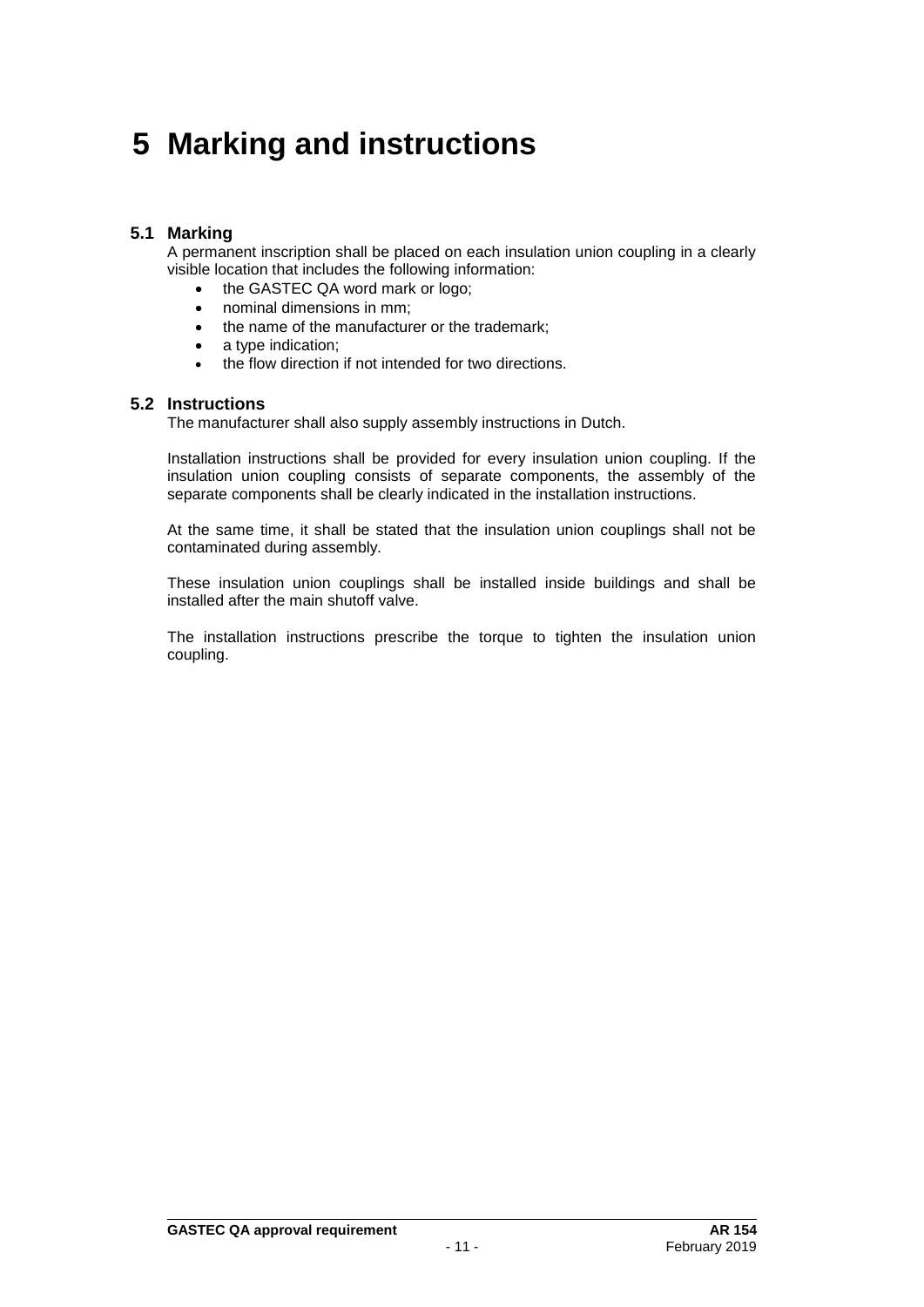# <span id="page-12-0"></span>**6 Quality system requirements**

The supplier shall make a risk assessment of the product and production process according to chapter 3.1.1.1 and 3.1.2.1 of the GASTEC QA general requirements. The risk assessments shall be available to Kiwa for review.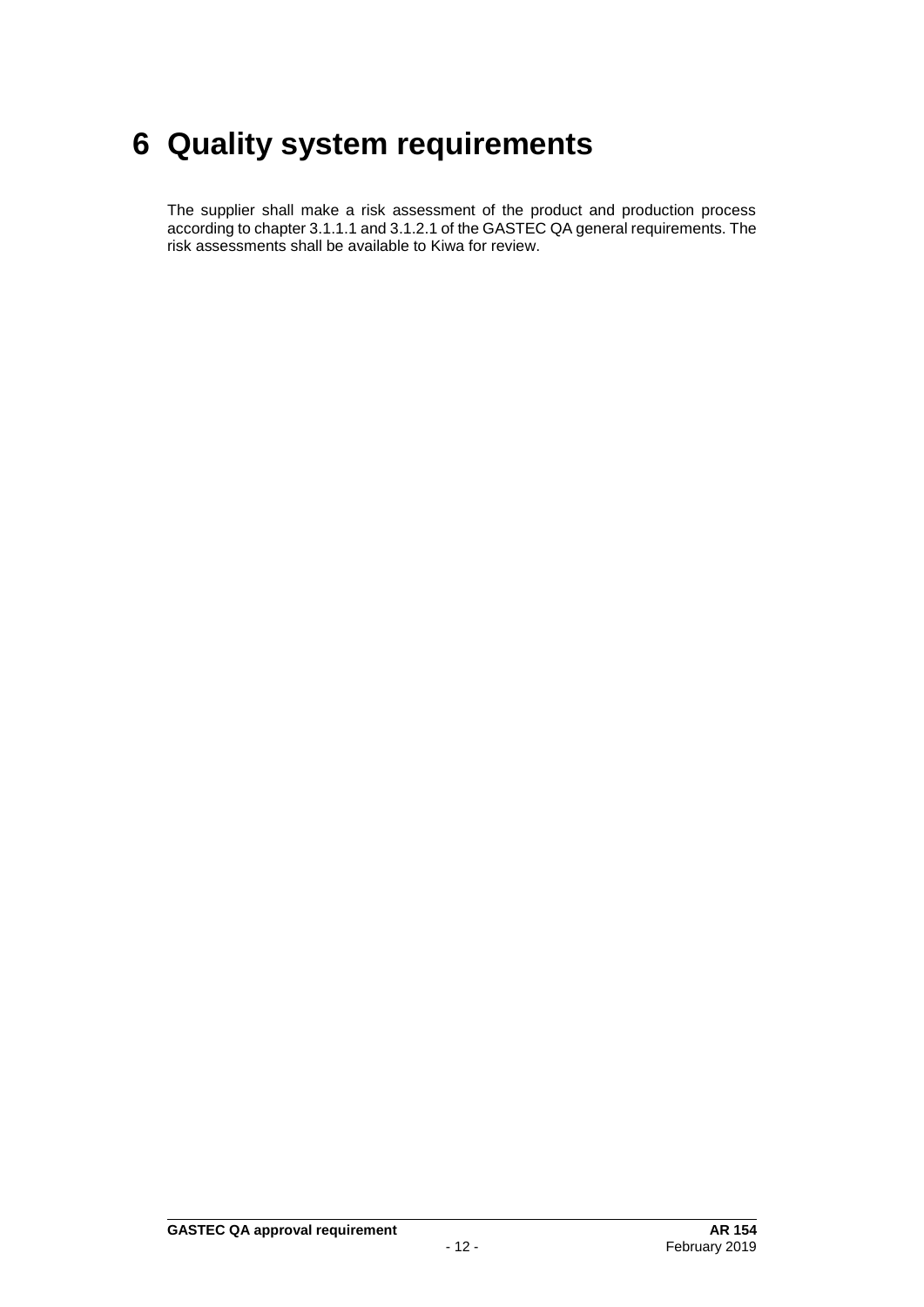# <span id="page-13-0"></span>**7 Summary of tests**

This chapter contains a summary of tests to be carried out during:

- The initial product assessment;
- The periodic product verification;

### **7.1 Test matrix**

<span id="page-13-1"></span>

| <b>Description of requirement</b>                                                         | <b>Clause</b>                                           | Test within the scope of |                             |                  |
|-------------------------------------------------------------------------------------------|---------------------------------------------------------|--------------------------|-----------------------------|------------------|
|                                                                                           |                                                         | <b>Initial</b>           | <b>Product verification</b> |                  |
|                                                                                           |                                                         | product                  | <b>Verification</b>         | <b>Frequency</b> |
|                                                                                           |                                                         | assessment               |                             |                  |
| <b>Product requirements</b>                                                               | $\overline{\mathbf{3}}$                                 |                          |                             |                  |
| Error-free installation                                                                   | 3.1.1                                                   | $\overline{\mathsf{x}}$  |                             |                  |
| Durability                                                                                | 3.1.2                                                   | $\overline{\mathsf{x}}$  |                             |                  |
| Fit for use                                                                               | 3.2.1                                                   | $\overline{X}$           |                             |                  |
| Resistance to gas                                                                         | 3.2.2                                                   | $\overline{\mathsf{X}}$  |                             |                  |
| Rubber                                                                                    | 3.2.3Error!<br>Reference<br>source not<br>found.        | $\overline{\mathsf{x}}$  | $\overline{X}$              | Each year        |
| Metal                                                                                     | 3.2.4                                                   | X                        | X                           | Each year        |
| Diameter                                                                                  | 3.3.2                                                   | $\overline{\mathsf{x}}$  | $\overline{\mathsf{x}}$     | Each year        |
| Use in metal components                                                                   | 3.4.1                                                   | $\overline{\mathsf{x}}$  |                             |                  |
| Insulation                                                                                | 3.4.2                                                   | $\overline{\mathsf{x}}$  |                             |                  |
| <b>Dimensions</b>                                                                         | 3.4.3Error!<br><b>Reference</b><br>source not<br>found. | X                        | X                           | Each year        |
| Clearance and creepage distances                                                          | 3.5.1                                                   | X                        | X                           | Each year        |
| Dirt protected clearance and<br>creepage distances                                        | 3.5.2                                                   | $\overline{\mathsf{x}}$  | X                           | Each year        |
|                                                                                           | 4                                                       |                          |                             |                  |
| <b>Perfomance requirements</b><br>Leak tightness                                          | 4.3                                                     | X                        |                             |                  |
|                                                                                           |                                                         | $\overline{X}$           |                             |                  |
| Resistance to mechanical loads                                                            | 4.4                                                     | $\overline{\mathsf{x}}$  |                             |                  |
| Leak tightness after exposure to<br>tensile force, compression force and<br>tosion moment | 4.4.1                                                   |                          |                             |                  |
| Insulation an leak tightness after<br>exposure to bending                                 | 4.4.2                                                   | $\overline{\mathsf{x}}$  | $\times$                    | Each year        |
| Effectiveness of insulation                                                               | 4.5                                                     | X                        | X                           | Each year        |
| Resistance against effects of                                                             | 4.6                                                     | $\overline{\mathsf{x}}$  |                             |                  |
| elevated temperatures                                                                     |                                                         |                          |                             |                  |
| Resistance to N-pentane                                                                   | 4.7                                                     | X                        |                             |                  |
| <b>Marking</b>                                                                            | 5.1                                                     | $\overline{\mathsf{x}}$  | X                           | Each year        |
| <b>Instructions</b>                                                                       | 5.2                                                     | $\overline{\mathsf{x}}$  | $\overline{X}$              | Each year        |

<sup>1)</sup> Only bending test 4.3.5